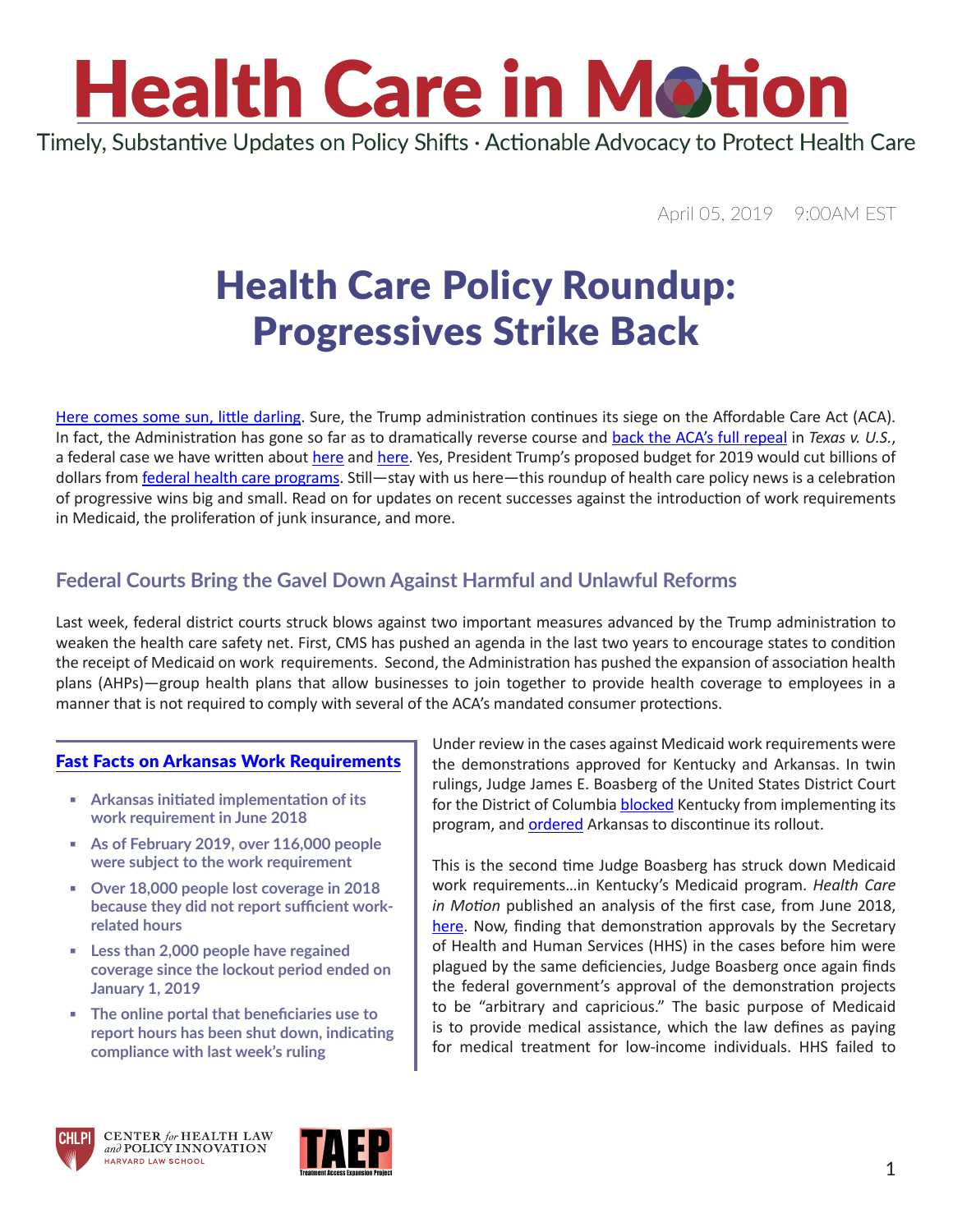# **Health Care in Motion**

adequately consider the risk that people would lose Medicaid coverage under the demonstration, and, therefore, HHS failed to consider whether work requirements are likely to assist in promoting the objectives of the Medicaid program. Simply stated, the Court struck down work requirements because of the significant risk that this change would result in far too many people being kicked off Medicaid. As before, the opinions are peppered with references to the public record and issues raised by advocates during comment periods.

The [case on AHPs](https://ecf.dcd.uscourts.gov/cgi-bin/show_public_doc?2018cv1747-79) was also heard in federal district court in D.C., by Judge John D. Bates. As explained above, an AHP is a type of group health plan that is organized by a group or association of employers (instead of a single employer) to provide health coverage to the employees of the AHP's employer-members. AHPs are favored by the Trump administration because these plans are not required to meet all of the consumer protection requirements that other plans subject to the Affordable Care Act have to meet. In June 2018, the Department of Labor issued a final rule ("AHP Final Rule") that significantly relaxed thenexisting parameters to AHP formation, and enables small employers to take advantage of the more lax insurance market rules that benefit large employers.

Judge Bates harshly criticizes the AHP Final Rule as "intended and designed to end run the requirements of the ACA…." At various points throughout his opinion, Judge Bates identifies the AHP Final Rule as relying on a "tortured reading" of the ACA, unreasonable, and absurd. Ultimately, Judge Bates held that key problematic features of the AHP Final Rule—including the relaxed test for claiming AHP status and the ability for self-employed individuals to join AHPs—are unlawful. There were, however, collateral provisions that were not challenged in the case, such as requirements relating to nondiscrimination and organizational structure. Judge Bates remanded the AHP Final Rule to the Department of Labor to determine how to deal with these remaining issues.

Advocates have consistently admonished the Trump administration for undermining federal law via regulatory activity. These cases are a resounding reprimand of such behavior as violating the separation of powers principle. While this does not necessitate an immediate change of course—appeals could be filed, the Department of Labor could issue a revised rule, and, less than 48 hours after Judge Boasberg invalidated the Kentucky and Arkansas demonstrations, the Centers for Medicare and Medicaid Services [approved a similar proposal from Utah—](https://www.medicaid.gov/Medicaid-CHIP-Program-Information/By-Topics/Waivers/1115/downloads/ut/ut-primary-care-network-ca.pdf)these wins are still worth celebrating.

#### **Oversight is in the House**

Meanwhile, over in the other, other branch of government, Democrats in the House of Representatives have been busy seeking to unwind, crack down on, and minimize harmful health care policies advanced by the Administration. In an effort to curtail the expansion of junk insurance, members of the House Energy & Commerce Committee launched an investigation into [short-term, limited duration health plans.](https://www.chlpi.org/wp-content/uploads/2013/12/Short-term-Plans-vs-ACA.pdf) The Committee on Oversight and Reform, the main investigative committee in the U.S. House of Representatives, has [raised concerns](https://oversight.house.gov/news/press-releases/cummings-issues-statement-on-trump-administration-rule-to-dismantle-the-title-x) regarding the new Title X rules that [threaten to dismantle access](https://www.chlpi.org/wp-content/uploads/2013/12/HCIM_3_06_2019.pdf)  [to essential reproductive and sexual health care services](https://www.chlpi.org/wp-content/uploads/2013/12/HCIM_3_06_2019.pdf). In a divided Congress such as this, where bipartisan support is necessary for legislation but hard to secure (to say the least), hearings and investigations are a powerful tool for influencing policy.

The House of Representatives, however, is also seeking to strengthen the ACA's private insurance markets through [legislation](https://www.vox.com/policy-and-politics/2019/3/26/18282103/aca-obamacare-news-house-democrats-legislation-doj). Last week, Democrats introduced a package of bills that would, among other things, direct more funding towards education and outreach and expand tax credits that support people to purchase ACA-compliant insurance. At the very least, these